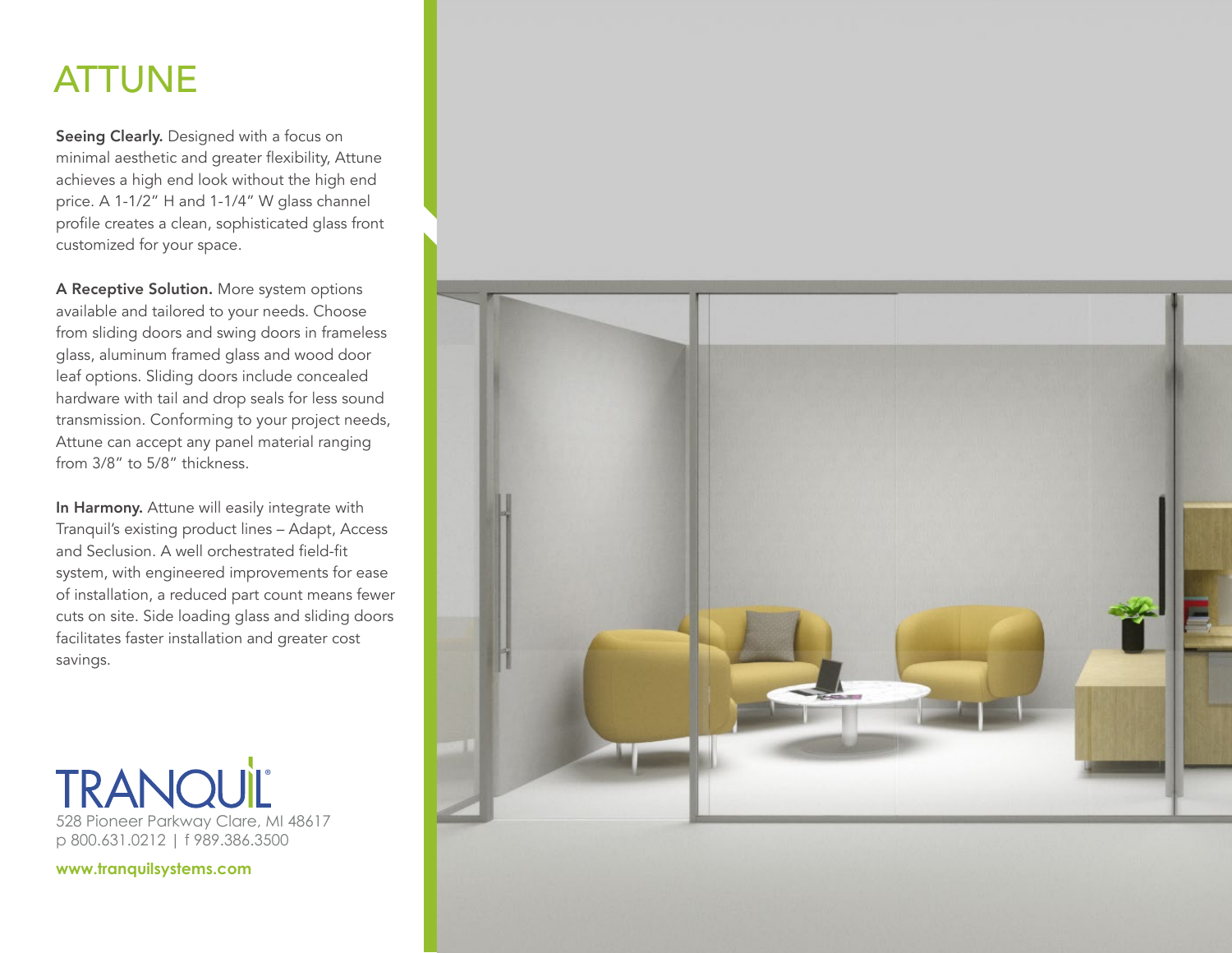

# ATTUNE

Seeing Clearly. Designed with a focus on minimal aesthetic and greater flexibility, Attune achieves a high end look without the high end price. A 1-1/2" H and 1-1/4" W glass channel profile creates a clean, sophisticated glass front customized for your space.

A Receptive Solution. More system options available and tailored to your needs. Choose from sliding doors and swing doors in frameless glass, aluminum framed glass and wood door leaf options. Sliding doors include concealed hardware with tail and drop seals for less sound transmission. Conforming to your project needs, Attune can accept any panel material ranging from 3/8" to 5/8" thickness.

In Harmony. Attune will easily integrate with Tranquil's existing product lines – Adapt, Access and Seclusion. A well orchestrated field-fit system, with engineered improvements for ease of installation, a reduced part count means fewer cuts on site. Side loading glass and sliding doors facilitates faster installation and greater cost savings.

TRANQUIL®